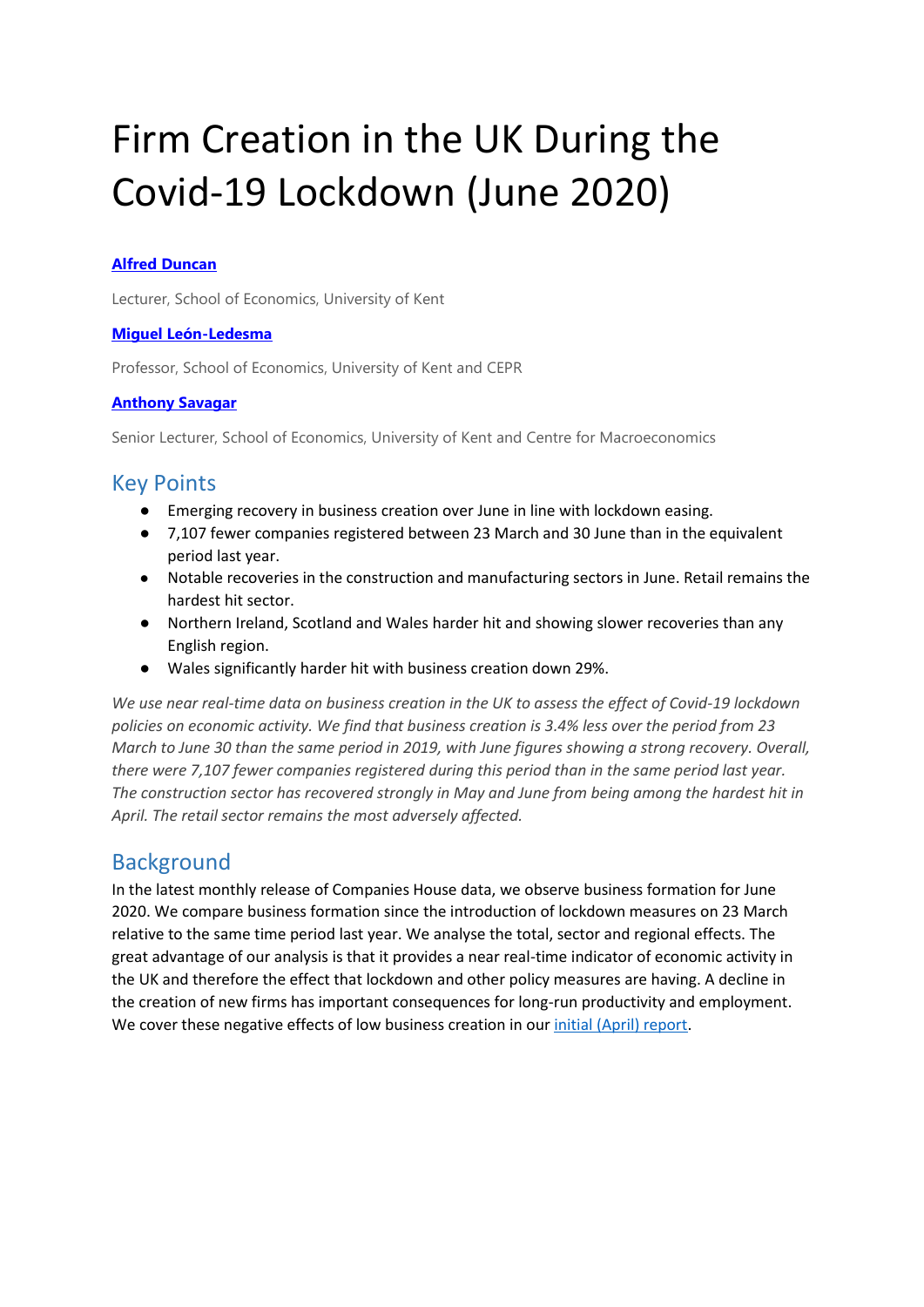# Total Effect



*Figure 1 Company Registrations per Week relative to 2019 level*

Figure 1 shows a recovery in business creation throughout May and June, with June company registrations exceeding their 2019 levels. New company registrations were 60% higher than the same week in 2019 for the week ending 2 June 2020; this week included an [announcement](https://www.gov.uk/government/news/chancellor-extends-self-employment-support-scheme-and-confirms-furlough-next-steps) extending the Self-Employment Income Support Scheme. Overall, the recovery of business creation coincides with loosening lockdown policy. By the end of June, business creation over the lockdown period had almost recovered to 2019 levels; we estimate that as of the end of June, there are 7,107 missing firms compared with 2019 registrations, representing a fall in firm creation of 3.4%.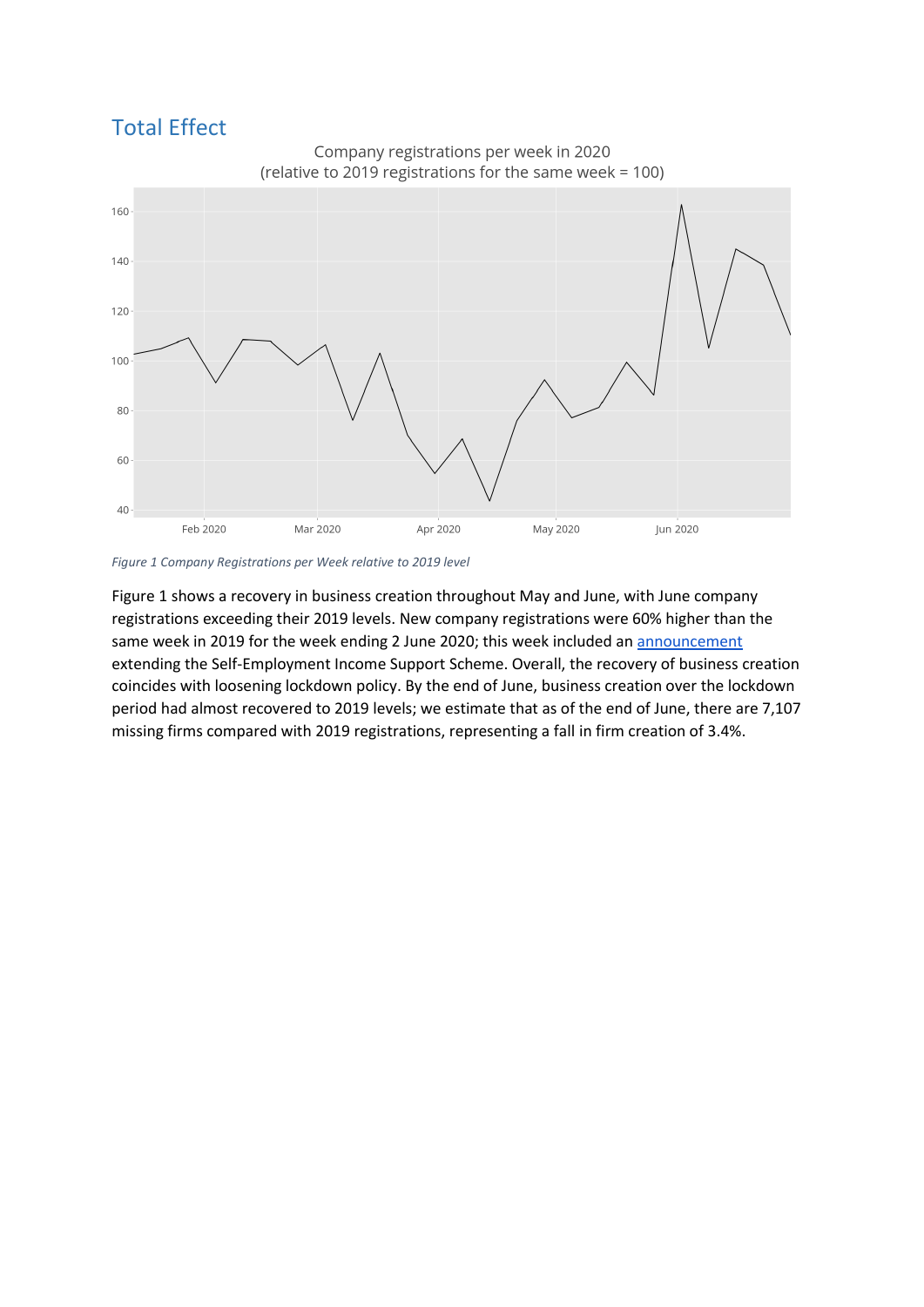## Industry Effect



*Figure 2 Change in Company Registrations by Sector*

Figure 2 shows that the recovery of firm registrations has varied widely across industries. On average business creation is down 3.4% across all sectors. The retail sector has seen the largest reduction in firm registrations: over the period, 22% fewer retail trade firms were registered than over the same period in 2019. Construction was one of the worst hit industries by this measure in the early stages of the lockdown, but as of the mid-June there have been more firms created in the construction sector than in the same period in 2019.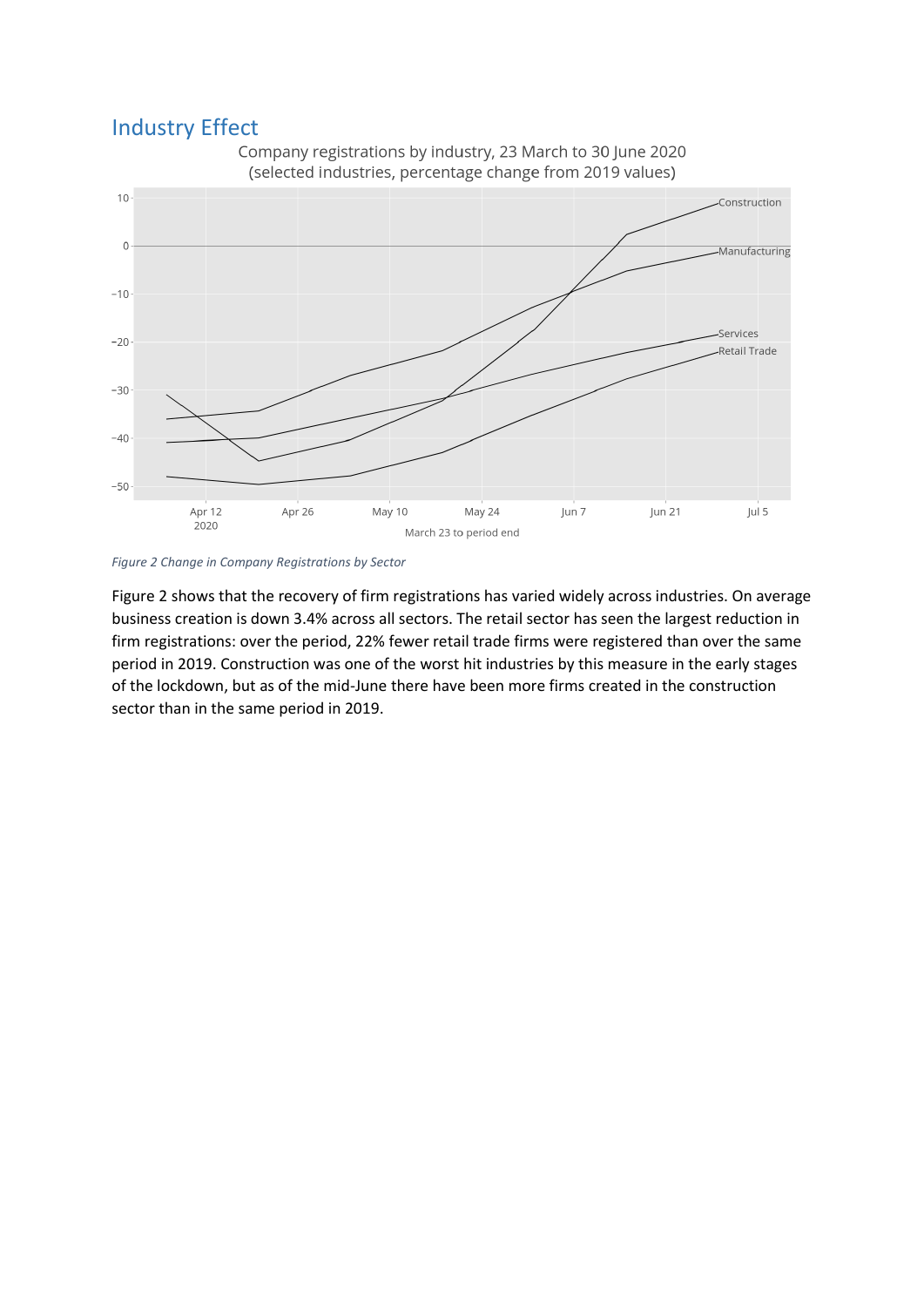# Regional Effect



*Figure 3 Change in Company Registrations by Region*

Figure 3 shows that Wales, Scotland and Northern Ireland have suffered the largest declines in business creation relative to the same period last year. In London, firm creation has fully recovered to catch up to 2019 levels. All English regions perform better than the three countries under devolved administration, and are experiencing faster recoveries. Wales is notably hard hit, with 29% fewer companies being registered than the same period last year. These regional disparities cannot be fully explained by geographical differences in industry composition: the fall in business creation in Wales is worse than in any individual industrial sector.

Figure 4 maps these regional differences. The strongest performing regions are Greater London and East Midlands, which both have seen more company registrations than over the same period in 2019. Our data includes registrations up to June 30 2020. On June 29 2020, a local lockdown was [announced](https://www.gov.uk/government/news/leicestershire-coronavirus-lockdown-areas-and-changes) for Leicester, the largest city in the East Midlands region. We expect this lockdown to have a negative effect on East Midlands firm registrations in July.